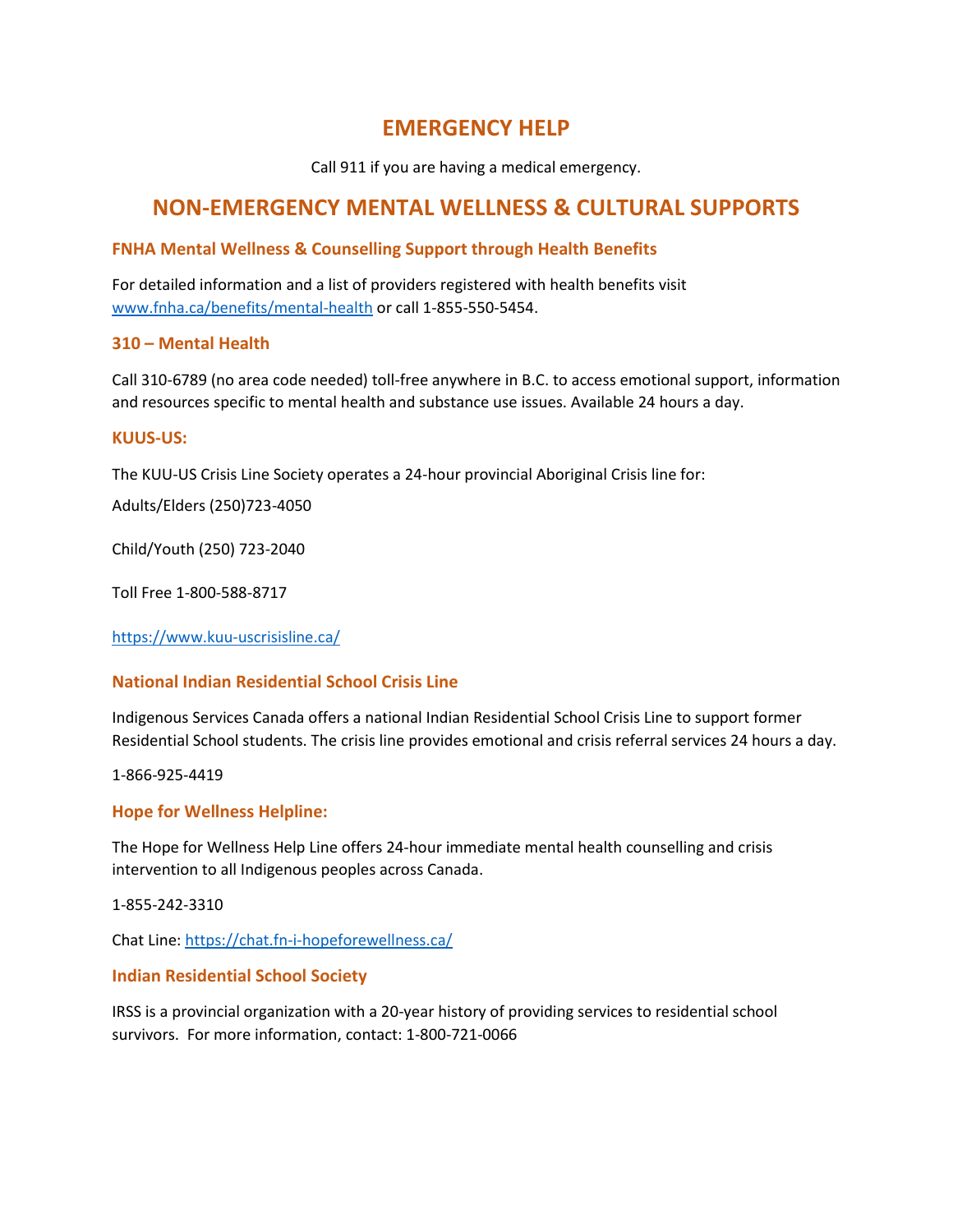## **Tsow-Tun Le Lum Society**

Provides programs that address the issues of addictions and substance abuse and supports survivors of trauma and residential schools.

1-250-268-2463

Facebook: TTLL RHSW Support

Email: [rhswcoor@Tsowtunlelum.org](mailto:rhswcoor@Tsowtunlelum.org)

## **Indian Residential School Providers:**

The following IRS programs continue to support their *member* communities with virtual care (telephone or distance) sessions to observe physical distancing:

## **Adah Dene Cultural Healing Camp Society (IRSS PROVIDER)**

For cultural healing supports contact Margo Sagalon at 250-996-3813 o[r admin.elders@telus.net](mailto:admin.elders@telus.net) or Tracey Charlebois at 250-996-1475 o[r nakazdlielders@telus.net](mailto:nakazdlielders@telus.net)

**Carrier Sekani Family Services (IRSS PROVIDER)**

For the Vanderhoof office, call Catherine Lessard at 250-567-2900 (office) or 250-996-8090 (cell).

For the Prince George office, call Rhonda Hourie or Cheryl Thomas at 778-675-0419.

**Gitanyow Human Services (IRSS PROVIDER)**

Contact Wanda Good at 250-849-5651 or [wanda.e.good@gmail.com.](mailto:wanda.e.good@gmail.com)

#### **Gitxsan Health Society (IRSS PROVIDER)**

Contact Ardythe Wilson at 250-842-8251 o[r irsmanager@gitxsanhealth.com](mailto:irsmanager@gitxsanhealth.com) or Pam Torres at 778-202-1355 or [irsmhsupport3@gitxsanhealth.com](mailto:irsmhsupport3@gitxsanhealth.com) or Gary Patsy at 778-202-1703 or [irsmhsupport1@gitxsanhealth.com](mailto:irsmhsupport1@gitxsanhealth.com)

## **Kids Help Phone**

Call 1-800-668-6868 to speak to a professional counsellor. Available 24 hours a day.

Text CONNECT to 686868

#### **1-800-SUICIDE**

Call 1-800-SUICIDE (1-800-784-2433) toll-free anywhere in B.C. if you or someone you know is in crisis. The Crisis Centre provides mental health or substance use support. Available 24 hours a day.

## **BC Alcohol and Drug Information and Referral Service**

Call 1-800-663-1441 toll-free anywhere in B.C. Available 24 hours a day.